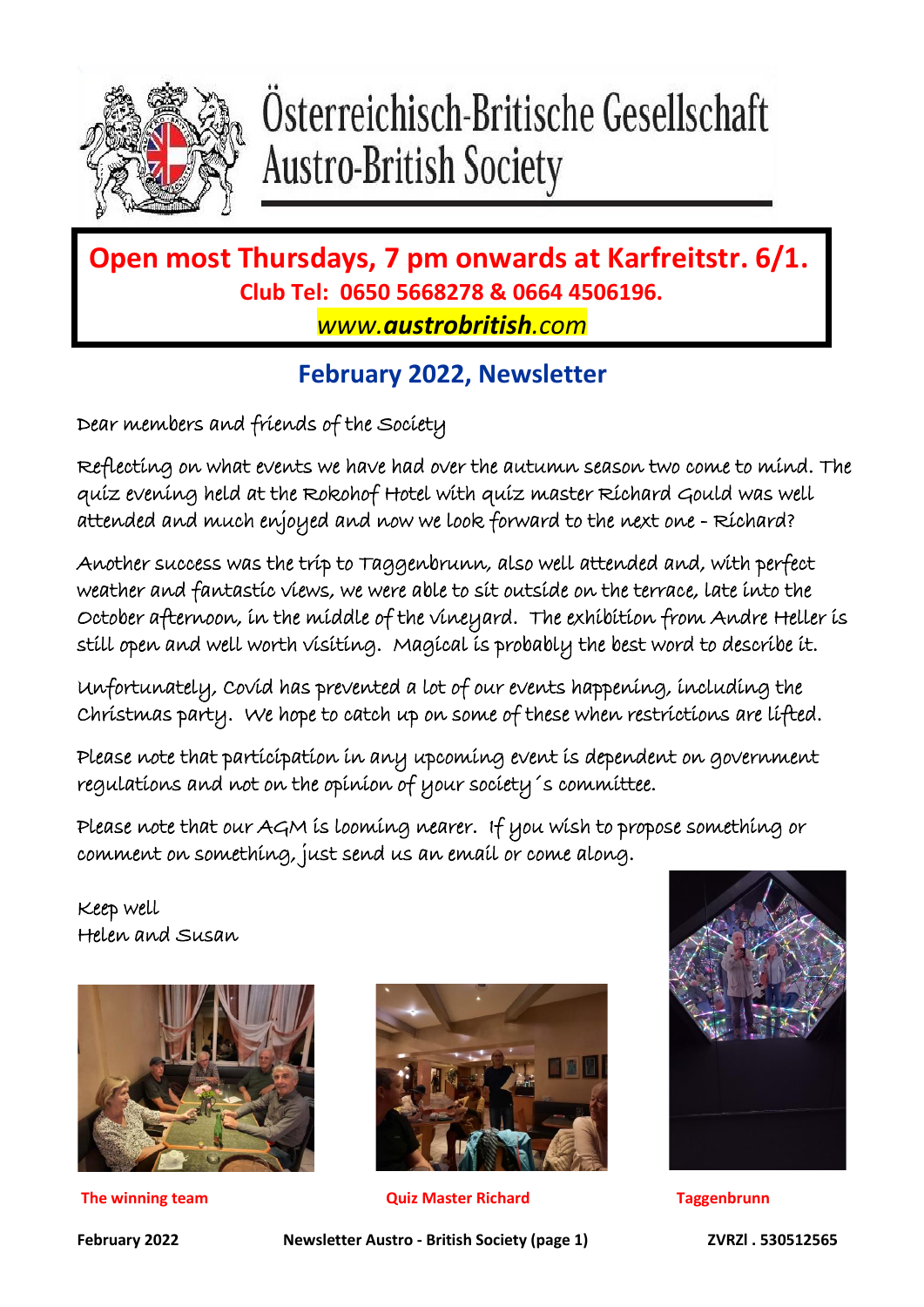# **Calendar of Events**

### **All of the following events are obviously dependent on government regulations regarding Covid. If you need confirmation of an event please phone Helen 0650 5668278.**

**STOP PRESS:** At our last meeting the committee decided that because so few people have been turning up at the club rooms (we hope only Covid is to blame) we will now meet only twice a month: once at our club rooms and once at a restaurant. Regard this decision as temporary and our events as flexible.

### **Feb 3 Club rooms open as of 7pm**



**Feb 17 Annual General Meeting, meeting starts punctually at 7pm** Where: Rokohof Hotel, Villacherst. 135 with plenty of parking off the Villacherstr, direct at hotel.

> Most people will arrive from 6 pm, for the preliminary gossip and socialising. This is the most important event of the year where you can have your say. *Free sandwiches will be available.*

| <b>March 3</b>  | <b>Club rooms open as of 7pm</b>                                                                                                                                             |                 |
|-----------------|------------------------------------------------------------------------------------------------------------------------------------------------------------------------------|-----------------|
| March 17        | Meet at Ricardo Bistro, Tabakgasse, Klagenfurt. 6pm onwards                                                                                                                  |                 |
| <b>April 7</b>  | Club rooms open as of 7pm                                                                                                                                                    |                 |
| <b>April 21</b> | Meet at Siciliano, Kardinal Platz, 6pm onwards                                                                                                                               |                 |
| May 5           | <b>Club rooms open as of 7pm</b>                                                                                                                                             |                 |
| <b>May 19</b>   | Meet at Hafenstadt - Villacherstr 16, 6pm onwards<br>At the beginning of the Villacherst, opposite the Old Lemon Tree<br>restaurant. Very much the 'in-place' at the moment. |                 |
| June 2          | Club rooms open as of 7pm                                                                                                                                                    |                 |
| <b>June 23</b>  | Meet at McMullens - the Irish pub next to the prison, 6pm onwards<br>We have been there a couple of years back, when the food was not<br>so good, but now it is really good! |                 |
| February 2022   | <b>Newsletter Austro - British Society (page 2)</b>                                                                                                                          | ZVRZI.530512565 |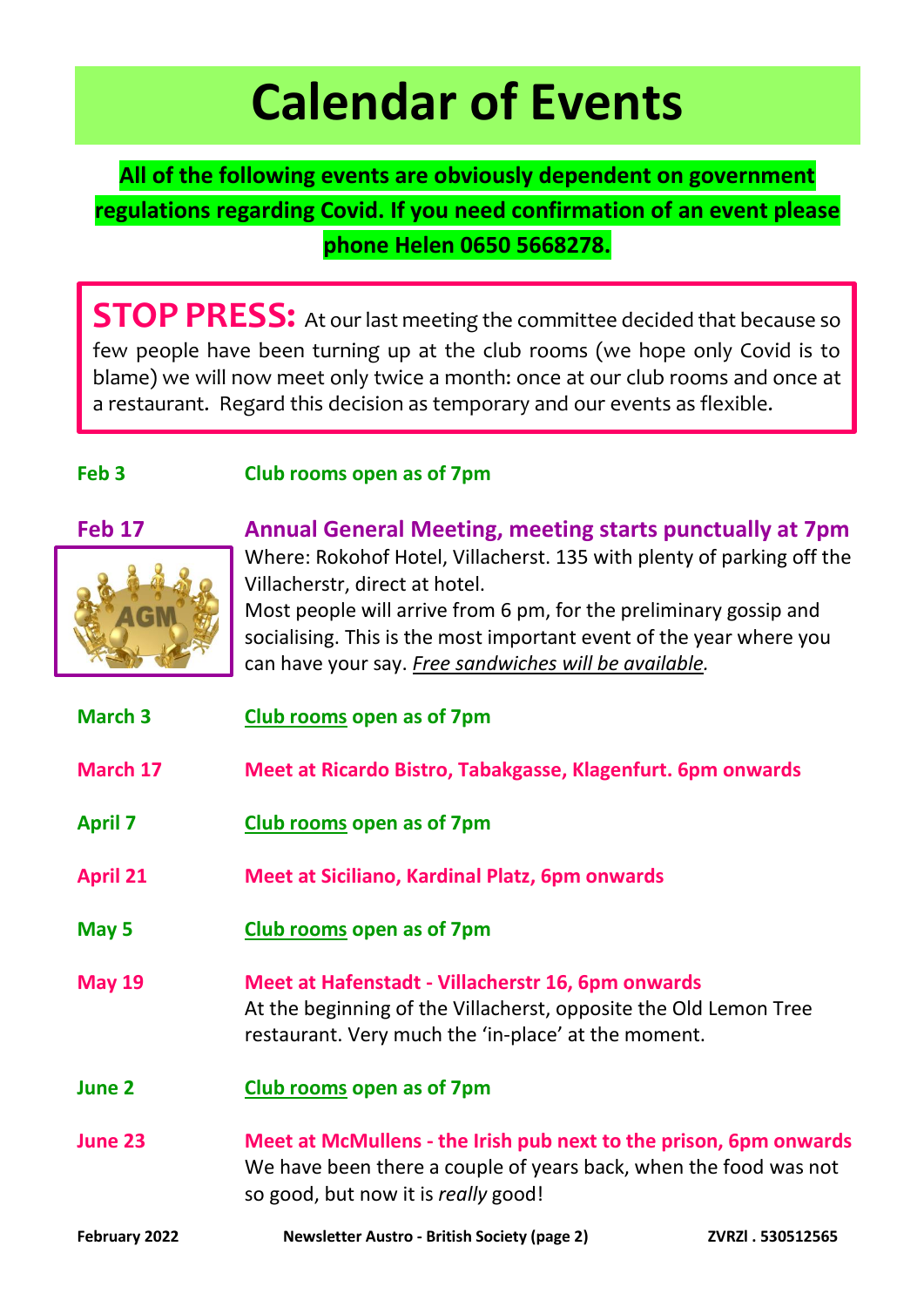

 $\overline{\phantom{a}}$  $\overline{\phantom{a}}$  $\overline{\phantom{a}}$  $\overline{\phantom{a}}$  $\overline{\phantom{a}}$  $\overline{\phantom{a}}$  $\overline{\phantom{a}}$  $\overline{\phantom{a}}$  $\overline{\phantom{a}}$  $\overline{\phantom{a}}$  $\overline{\phantom{a}}$  $\overline{\phantom{a}}$  $\overline{\phantom{a}}$  $\overline{\phantom{a}}$  $\overline{\phantom{a}}$  $\overline{\phantom{a}}$  $\overline{\phantom{a}}$  $\overline{\phantom{a}}$  $\overline{\phantom{a}}$  $\overline{\phantom{a}}$  $\overline{\phantom{a}}$  $\overline{\phantom{a}}$  $\overline{\phantom{a}}$  $\overline{\phantom{a}}$  $\overline{\phantom{a}}$  $\overline{\phantom{a}}$  $\overline{\phantom{a}}$  $\overline{\phantom{a}}$  $\overline{\phantom{a}}$  $\overline{\phantom{a}}$  $\overline{\phantom{a}}$  $\overline{\phantom{a}}$  $\overline{\phantom{a}}$  $\overline{\phantom{a}}$  $\overline{\phantom{a}}$  $\overline{\phantom{a}}$  **Please meet our new British Ambassador in Vienna …**

*Lindsay Skoll*

**Lindsay Skoll** is Her Majesty's Ambassador to Austria and UK Permanent Representative to the UN in Vienna.

Lindsay joined the Foreign and Commonwealth Office (FCO) in 1996, on return from working for the Japanese Ministry of Education and with a background in international public and cultural relations and foreign languages. Lindsay has held a series of posts including Minister and Deputy Head of Mission in the British Embassy Moscow (2018 to 2020), British High Commissioner to the Republic of Seychelles (2012 to 2015) and Deputy Head of Mission in Democratic People´s Republic of Korea (2004 to 2006).

Her numerous policy roles within the Foreign Office have included North East Asia, the Gulf, Africa, Maritime Security, Climate Change and Russia. Lindsay has a first-class honours degree in history with Russian and is married with 3 children. Her interests include Scottish hill-walking, equestrianism, singing, scuba diving and music.

### *Ambassador to Austria and UK Permanent Representative to the United Nations and other International Organisations in Vienna*

*The Ambassador represents Her Majesty the Queen and the UK government in the country to which they are appointed. They are responsible for the direction and work of the Embassy and its Consulates, including political work, trade and investment, press and cultural relations and visa and consular services. Ambassadors to multilateral missions are often referred to as 'Permanent Representatives'.*